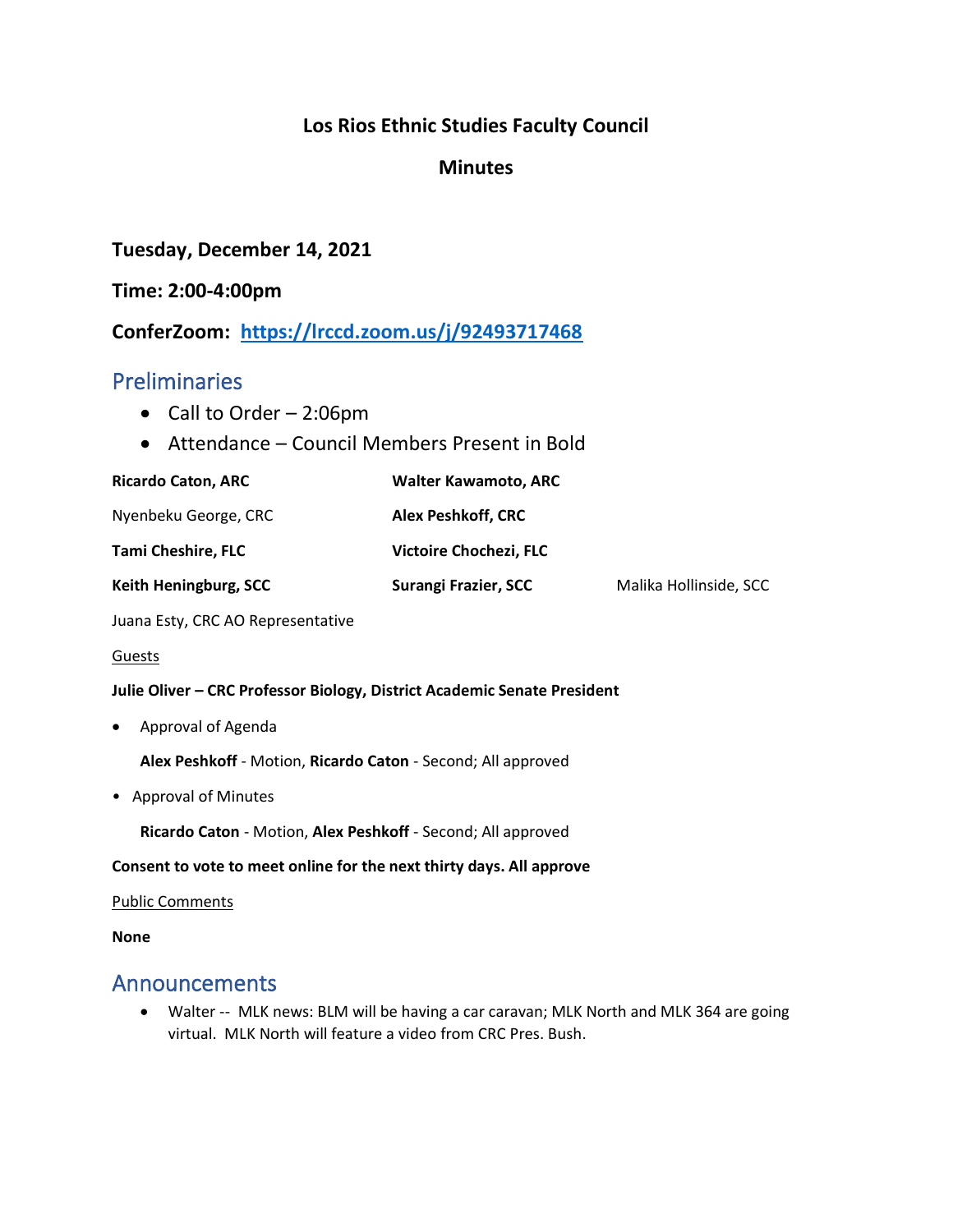# Chair's Report (Approximately 60 minutes)

- Purpose of the Council (30 min)
	- o Goal #1 **Met** Evaluate existing CRC and SCC ETHNS approved courses against CSU Area F requirements.
	- o Goal #2 **Met** Evaluate proposed cross-listed courses to meet the CSU requirements, meeting DCCC and local curriculum committee timeline requirements.
		- A resolution was approved and was supported by the DAS stating:
			- Be it resolved that until Ethnic Studies departments are fully formed and staffed with full time faculty at all four colleges, any proposed Ethnic Studies cross listed courses must be submitted for review by the District Ethnic Studies Council, and;
			- Be it resolved that the District Ethnic Studies Council will not approve cross-listed courses until core courses have been established, and;
			- Be it resolved that Ethnic Studies courses submitted for review to the District Ethnic Studies Council must align with all five CSU Area F requirements.
		- The Council encourages each new Ethnic Studies department chair to consider the work done by the Council to begin development of the core courses and honor the decision to have all Ethnic Studies courses align with all five CSU Area F requirements.
	- o Goal #3 *In Progress* Create proposals for the future of ethnic studies programs, degrees, and courses in the district.
		- A resolution was approved to create Ethnic Studies Departments at all four colleges on March 16, 2021 and was supported by the DAS on April 20, 2021. Does every campus have an Ethnic Studies Department?
		- Ethnic Studies Programs, AA & AD-T's are being worked on (google docs) *waiting on the TMC via the C-ID for AD-T direction.*
		- *ETHNS 300, 320, 330, 340 & 350 are submitted for Area F review, we will be making further changes to this curriculum in the spring to meet UC IGETC language, AB928 & AB111 requirements and curriculum committee recommendations. Also need to make title changes to 320, 330, 340 to Introduction to…*
		- Further course development will depend on the TMC, but course development in each core group should be the focus vs. general Ethnic Studies and all courses should fulfill Area F requirements and fit within the degree pattern.
		- It is important that we continue this work collaboratively because students who take any of the ETHNS courses in the district, should be taking the same course respectively. All 300's should be the same or similar. Same for all 320's, 330's, 340's and 350's.
		- Ethnic Studies departments need to continue collaborating with and supporting each other in curriculum, program and degree development. This would be a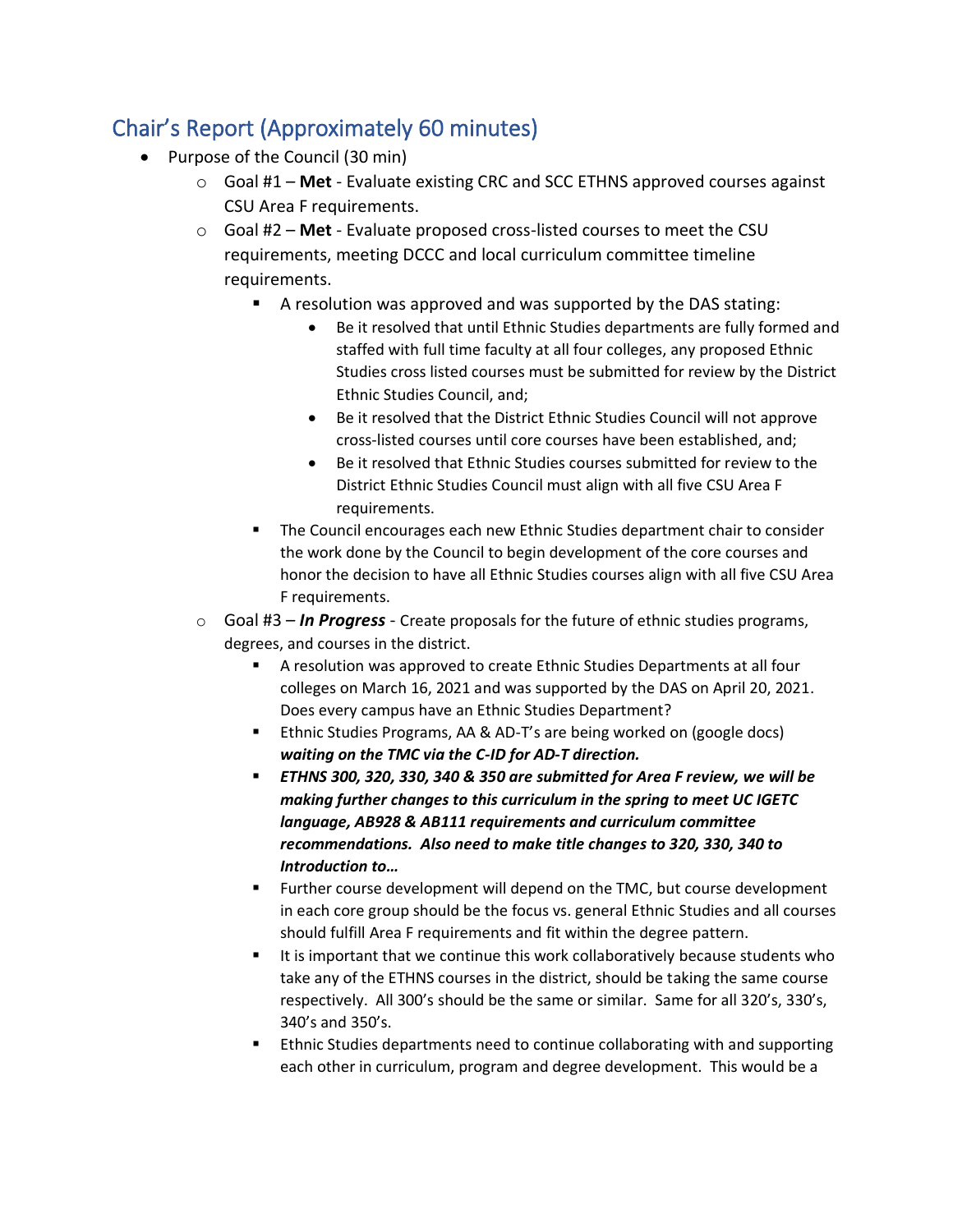lot of work for new incoming faculty who need to be focusing on their teaching for the tenure review process.

- The new faculty and new Ethnic Studies Departments at the colleges will be taking the lead on Equivalency committees. The District Academic Senate disapproved of a district-wide committee, which do not allow for a district committee once the local departments were formed and full-time faculty were hired. They may bring this issue up again in the future.
- o Goal #4 **Met** Be a consultative body for ethnic studies discipline input on equivalency decisions for hiring.
	- An equivalency group was formed for this last round of hiring  $-$  Alex Peshkoff, Nym George & Ricardo Caton; consider adding representatives from each college to share this workload for adjunct and new full time hiring.
- o Current Membership
	- We began with 2 reps from ARC, CRC, SCC, FLC and 2 Curriculum reps. We added 2 adjunct faculty.
	- We are down to 10 members, missing a FT rep from ARC and a Curriculum Chair representative.
		- Ricardo is not willing to continue serving on the committee without compensation.
		- Victoire is willing to put together a proposal to request compensation for the committee participation.
		- Are we eligible for reassign time, type A sabbatical, Type B sabbatical, general stipend, ESAs, professional development?
	- We will need curriculum guidance in revising the curriculum in the spring and in putting forth the name changes for 320, 330, & 340.
	- How will we bring in the three new hires? What will be their role?
		- We can have a Zoom welcome
		- We can tell them about our work and encourage them to view and provide feedback on curriculum that they will be teaching.
		- We do not want to overwhelm or overburden them.
		- Julie, Keith and Tami will invite them to join the council. They are welcome to participate as much as they feel comfortable.
- o Where do we see ourselves Spring 2022? Fall 2022/Spring 2023?
	- Will we still be a sub-committee of the Academic Senate or something else?
	- Will we have additional goals?
	- Maintain and create community and support for new hires and new departments
- MOU's with High Schools & Ethnic Studies Teaching Certificate
	- $\circ$  This is a possibility that will help to increase enrollment
- How to support new and existing Ethnic Studies faculty will this be an additional goal of the Council or should we keep this local? (30 min)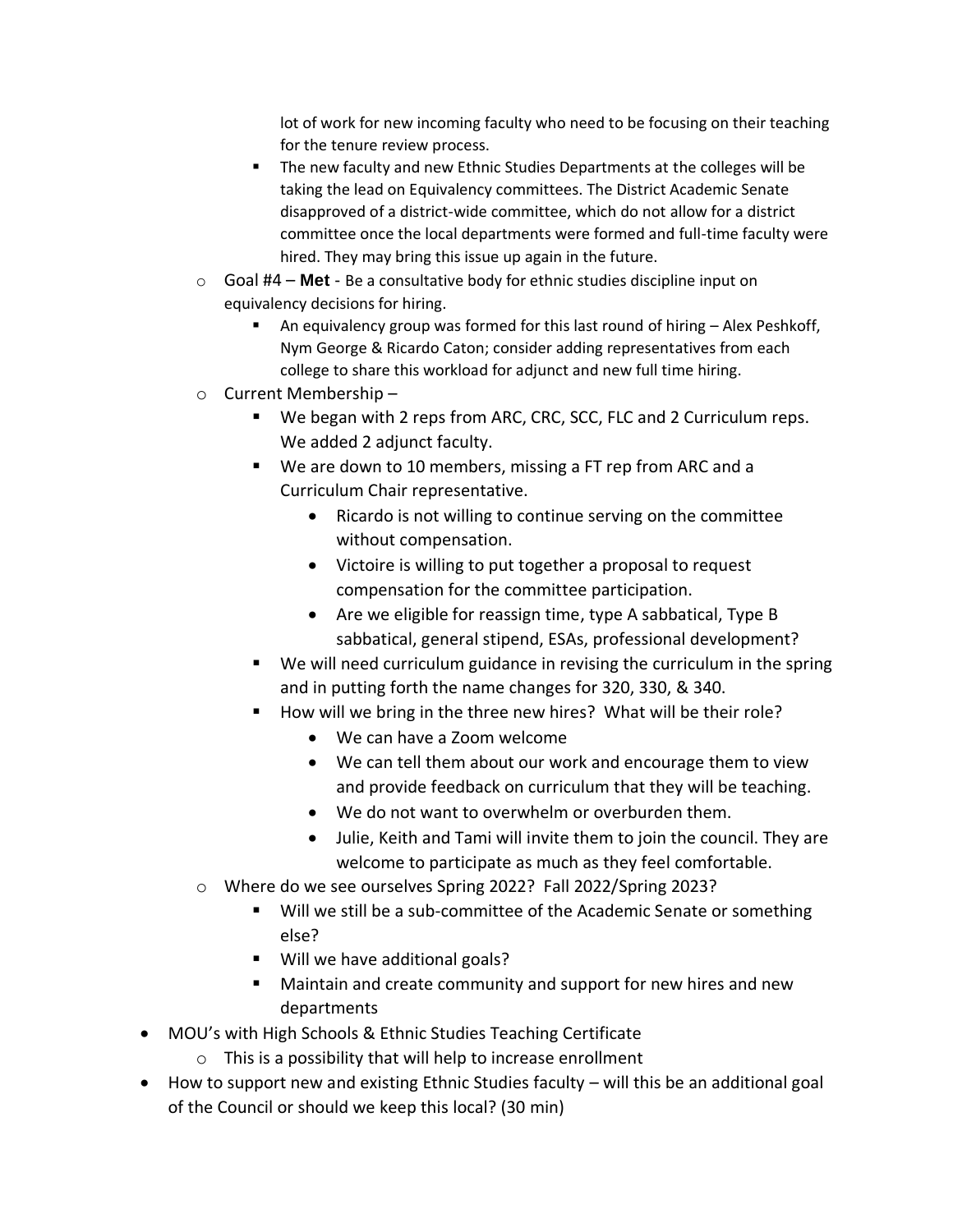- $\circ$  Inviting new hires to join the Council is a great idea in the Spring 2022 semester to observe how the Council operates but not put any additional work on them. This way they can see how curriculum is done, how programs are written and how to develop the AA/AD-T, learning college specific and district wide procedures.
- $\circ$  Check in make sure FTE is available for existing & new hires. FTE discussions with VPI's – report back to Council to determine what will be our next steps.
- o Council members as Mentors
	- We should all be informal mentors to the new faculty.
	- Victoire recommended creating a formal mentoring program that would include compensation.
- $\circ$  Professional development
	- $\blacksquare$  Create a cohort to help with day-to-day questions  $-$  they can be peer mentors to each other to form a support group.
	- Reach out to New Faculty Academy Coordinators at your colleges.
	- Do not want to overwhelm with additional meetings or responsibilities. How can the Council help with this? Council can continue with curriculum writing and revisions, program development, & degree development.
- $\circ$  Welcome with gifts from each campus Surangi sent out an email, please contribute (Zelle or check) if you can. Union is donating swag. Reach out to each PIO and Foundation for possible donations.

## Discussion Items (25 minutes)

Note: Items that the committee is unable to get to can be tabled until the next meeting.

- 1. Continued discussion on FTE if needed (5 minutes)
- 2. Department and/or Local Advisory Groups Updates (5 minutes)
	- o ARC (Ricardo Caton) Advisory Group still in effect, Department has not been formed yet
	- o CRC (Alex Peshkoff) No advisory group, New Department formed
	- o FLC (Tami Cheshire) Department only
	- $\circ$  SCC (Surangi Frazier) No advisory group, New Department and Department Chair
- 3. Ethnic Studies courses, programs, and degrees (Standing Agenda Item) (10 minutes)
	- o Updates on existing Ethnic Studies Curriculum & revisions
		- ETHNS 300, 320, 330, 340 & 350 check in
		- Curriculum deadlines with your Curriculum Committees
			- **New Spring Deadlines?**
			- **Are we prepared to make changes and resubmit in the spring semester if we are denied Area F approval?**